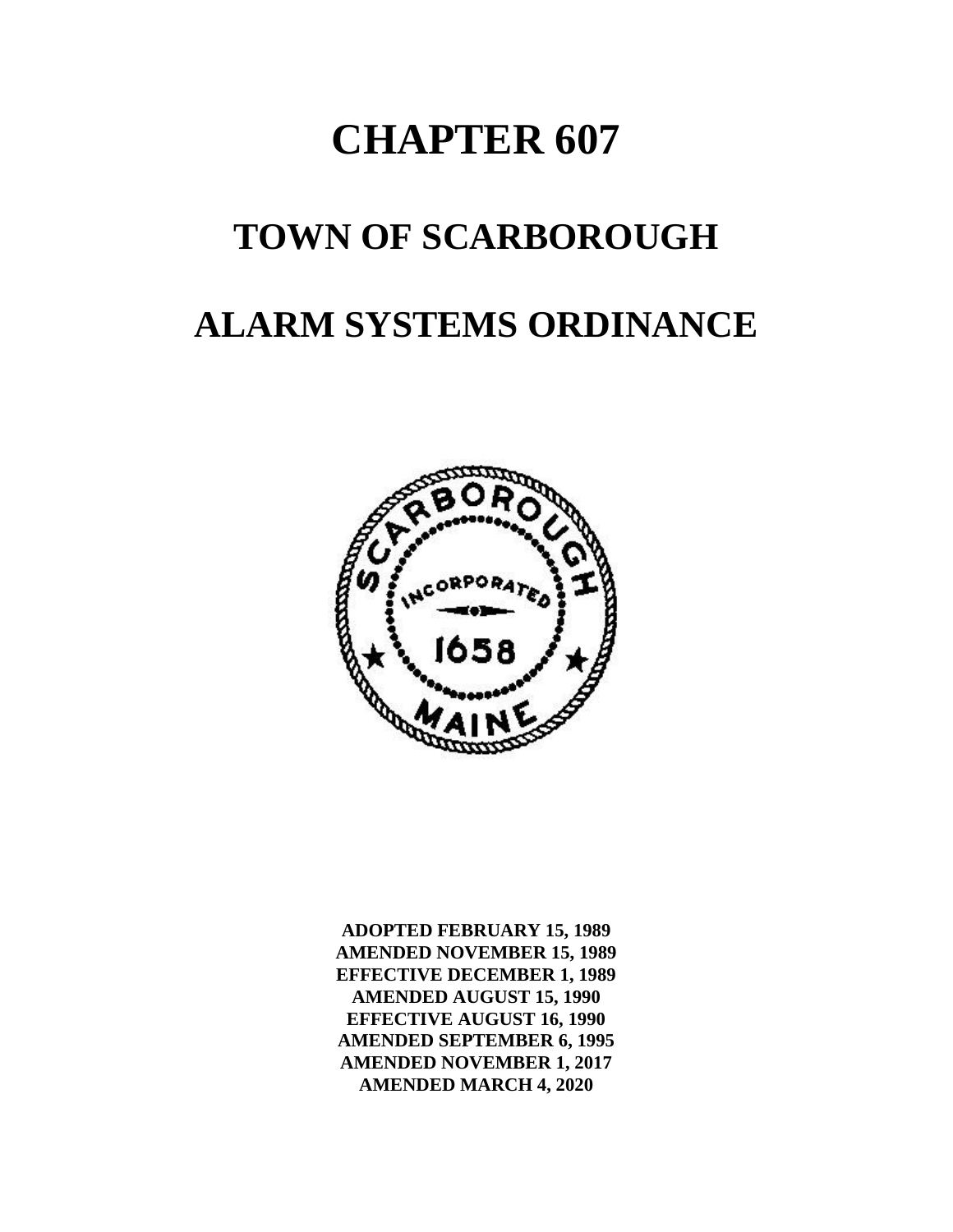#### **TABLE OF CONTENTS**

| (f) "Town-Wide, Wireless, Radio Mesh Alarm System" (Adopted 03/04/2020)         |  |
|---------------------------------------------------------------------------------|--|
|                                                                                 |  |
|                                                                                 |  |
|                                                                                 |  |
| SECTION VI. Municipal, Wireless, Radio Mesh, Alarm System (Adopted 03/04/2020)2 |  |
|                                                                                 |  |
|                                                                                 |  |
|                                                                                 |  |
|                                                                                 |  |
| SECTION XI. Systems Inspections and Acceptance Testing (Adopted 03/04/2020). 4  |  |
|                                                                                 |  |
|                                                                                 |  |
|                                                                                 |  |
|                                                                                 |  |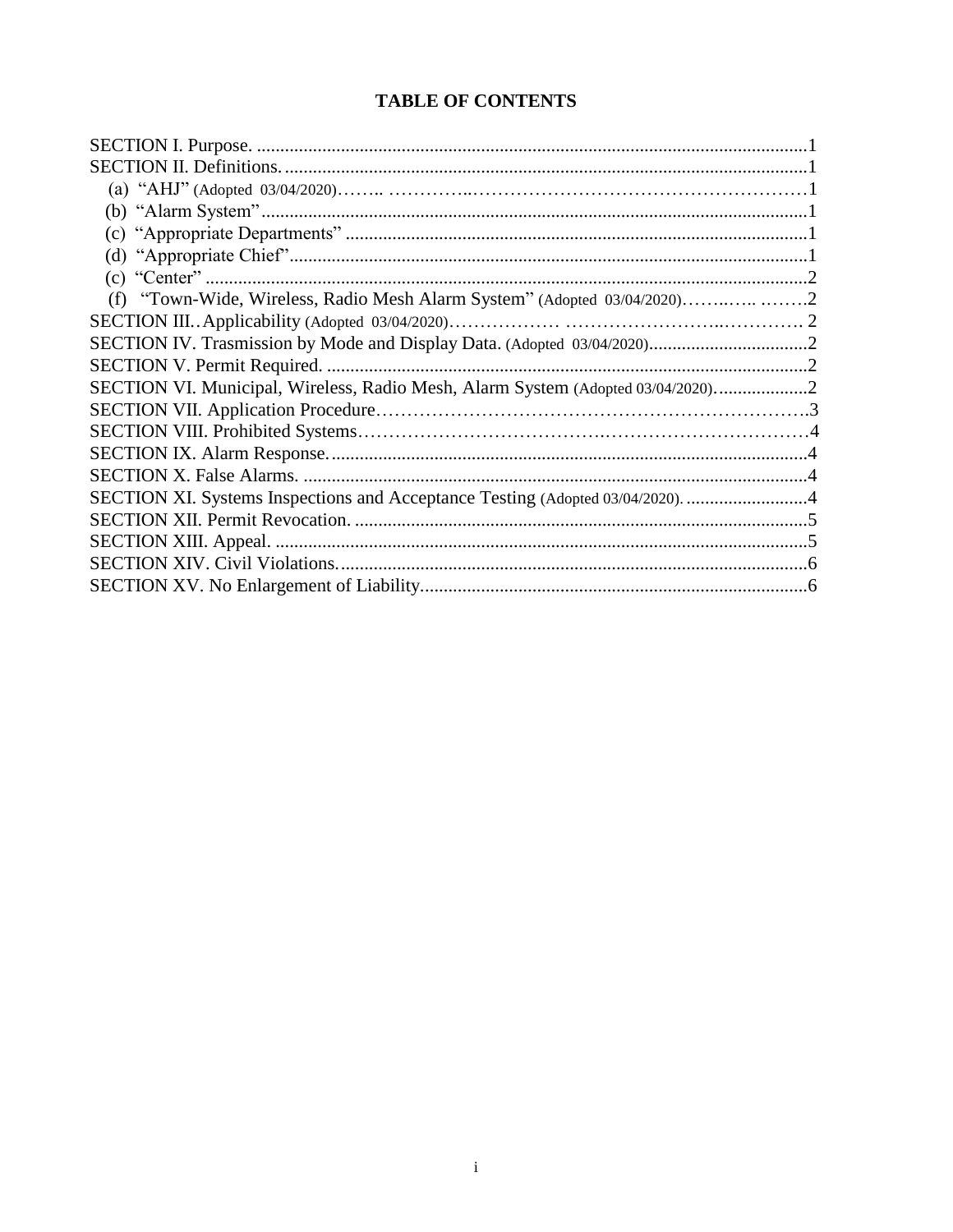#### **CHAPTER 607 TOWN OF SCARBOROUGH ALARM SYSTEMS ORDINANCE**

**ARTICLE ALARM SYSTEMS ORDINANCE.** [Adopted effective December 1, 1989, under 30-A, M.R.S.A., Chapter 141, Section 3001; Revised August 1, 1990].

**Title.** This ordinance shall be known and may be cited as the "Alarm Systems Ordinance of the Town of Scarborough, Maine."

#### <span id="page-2-0"></span>**SECTION I. Purpose. [Amended 03/04/2020]**

This ordinance recognizes the need for regulation of the installation and use of Alarm Systems in order to assure compatibility of equipment with the facilities of the Public Safety Communications Center, to avoid use of improper equipment, to assure adequate installation of equipment, to minimize false alarms and to compensate for the inappropriate use of municipal resources in response to false alarms, and to clarify the rights and responsibilities of the property owner and of the Town.

<span id="page-2-1"></span>This revision also includes language formerly included in Chapter 607A, Fire Suppression  $\&$ Detection Ordinance to consolidate both into one document.

#### **SECTION II. Definitions. [Amended 03/04/2020]**

<span id="page-2-2"></span>As used herein, the following terms shall have the following meanings:

**(a) "AHJ"**

Means Authority Having Jurisdiction. In Scarborough the Authority having jurisdiction is the Fire Chief. The Fire Chief may designate these duties to the Fire Inspector. [Adopted 03/04/2020]

#### **(b) "Alarm System"**

Means any mechanism, equipment or device designed to automatically transmit a signal, message or warning indicating fire, burglary, health emergency or like need for public safety assistance, from any mode, telephone, dialer, private third party monitors, Municipal Fire Alarm, etc., directly or indirectly to the Scarborough Public Safety Communications Center.

Alarm systems supervise the detection, suppression, or alarm functions by generating data about the location and type of mechanism which has been activated including the mode of a particular alarm component such as, but not limited to, a smoke detector, heat detector, tamper switch, water flow sensor, or manual pull switch. [Adopted 03/04/2020]

#### <span id="page-2-3"></span>**(c) "Appropriate Departments"**

Means the Fire Department for fire or rescue alarms and the Police Department for alarms of unlawful entry, theft or other criminal activity.

#### <span id="page-2-4"></span>**(d) "Appropriate Chief"**

Means the Chief of the Appropriate Department.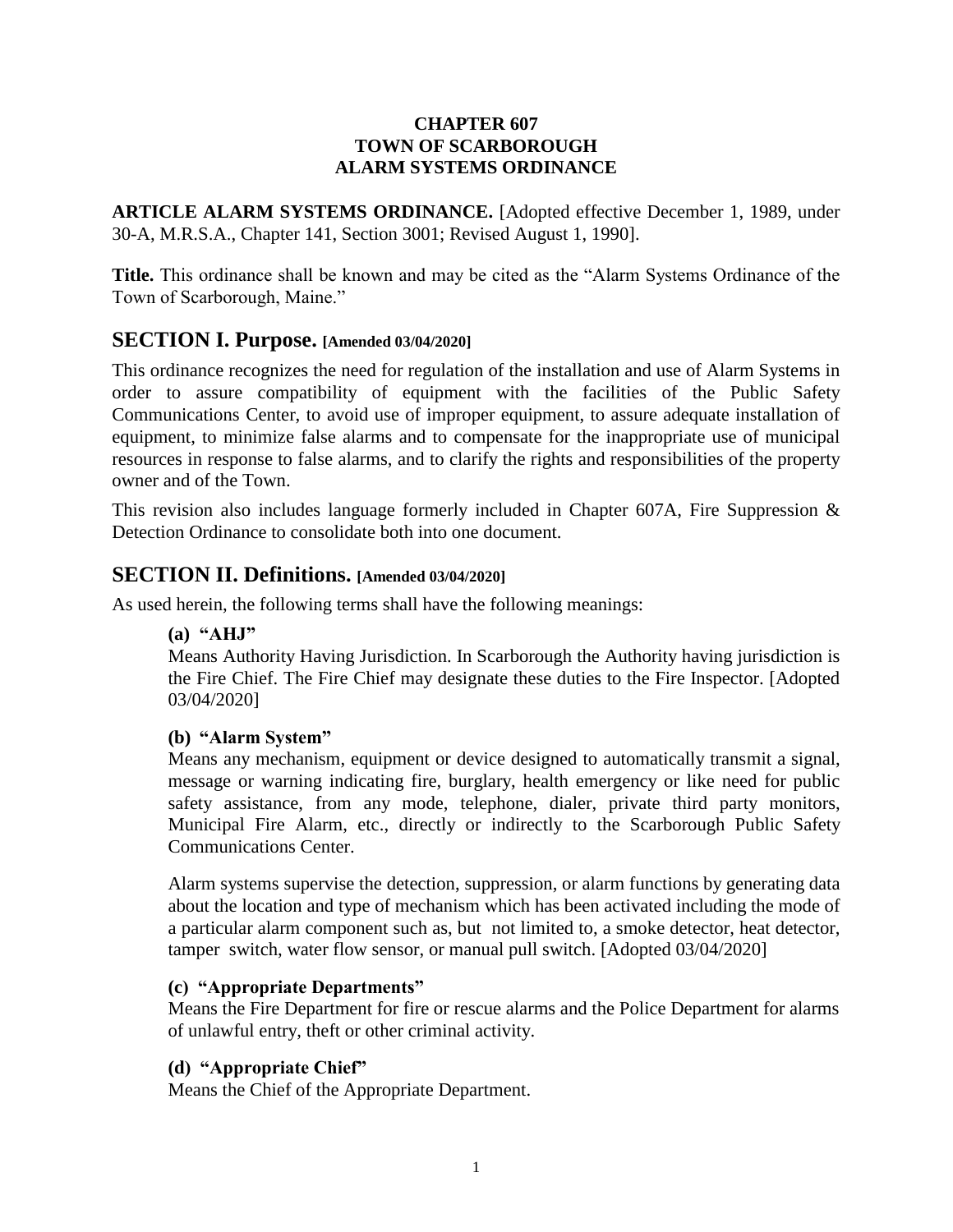<span id="page-3-0"></span>**(e) "Center"**

Means the Public Safety Communications Center of the Town of Scarborough.

#### <span id="page-3-1"></span>**(f) "Town-wide, wireless, radio mesh alarm system"**

Means the municipal receiving system for fire and/or burglar alarms being reported to the Town of Scarborough Communications Center. [Adopted 03/04/2020]

#### **SECTION III. Applicability. [Adopted 03/04/2020]**

This Ordinance shall apply to any System which is:

- (a) Required to be installed by any law, code, or ordinance and is installed after the effective date of this Ordinance;
- (b) Installed voluntarily after the effective date of this Ordinance; or
- (c) Replaced, modified, enlarged or updated after the effective date of this Ordinance.

#### **SECTION IV. Transmission by Mode and Display of Data. [Adopted 03/04/2020]**

- (a) Any system subject to this Ordinance shall, for each alarm transmitted, identify in the transmission the Mode which has activated the alarm system.
- (b) Any fire alarm system subject to this ordinance shall provide on-site display, through an annunciator panel or similar device readily apparent to responding fire department personnel, of the Mode which has been activated and its location on the site.

#### **SECTION V. Permit Required. [Amended 03/04/2020]**

No person shall install, operate, maintain, alter, or replace an Alarm System within the Town of Scarborough without holding an effective permit from the Chief of the Appropriate Department. Upon receipt of a completed application, the Chief of the Appropriate Department will issue a permit to the owner.

(a) Permit applications along with submittal information will be received and issued from the Town of Scarborough Code Enforcement Department.

#### **SECTION VI. Municipal, Wireless, Radio Mesh, Alarm System. [Adopted 03/04/2020]**

The town of Scarborough is transitioning from a legacy, hard-wired, municipal fire alarm system to a modern, wireless, radio mesh, municipal fire alarm system as part of the transition to the new public safety building. This new modern digital system will be more reliable and less costly to maintain than the existing legacy system.

As part of this modernization, the Scarborough Public Safety Communications Center will offer direct alarm monitoring services for municipal and school facilities. That service is also offered voluntarily to individuals and businesses on an annual fee basis.

Due to their hazard classification the following occupancies are required to be monitored locally through the municipal fire alarm system:

- 1. Places of assembly that have an occupant load over 300 people
- 2. Educational facilities including post-secondary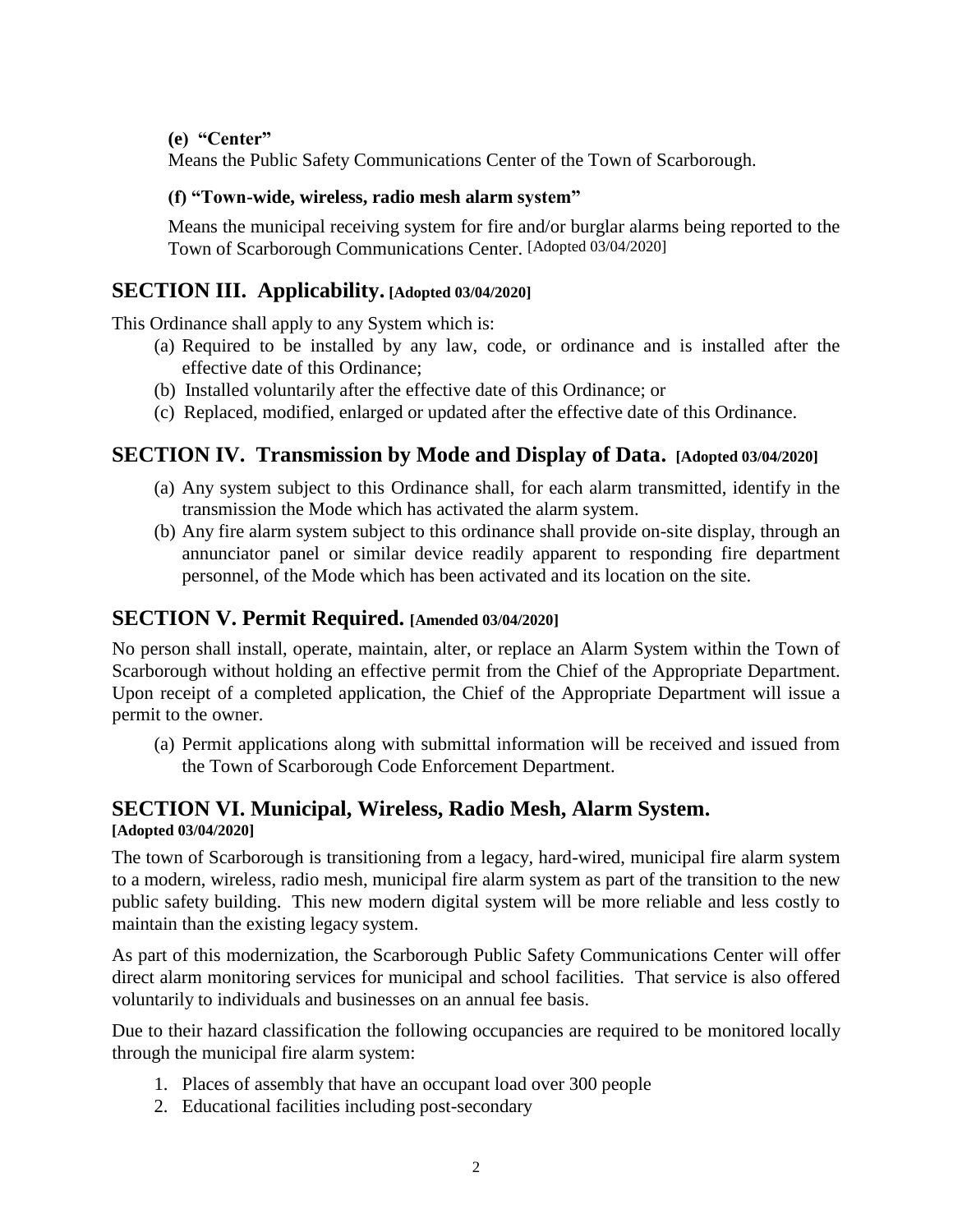- 3. Day-care centers, excluding day-care homes
- 4. Health Care Facilities
- 5. Nursing Homes
- 6. Large residential board and care facilities
- 7. Detention and correctional occupancies
- 8. Hotels, Motels, and dormitories
- 9. Apartments with more than 12 units
- 10. Mercantile (Class A)
- 11. High Hazard Industrial
- 12. High-rise buildings
- 13. Special structures as determined by the Fire Chief:
	- (a) Newly constructed buildings or applicable changes of use in those occupancies listed above shall be connected to the Town's wireless radio mesh alarm system prior to the issuance of a Certificate of Occupancy.
	- (b) Prior to December 31, 2019 all buildings required to be connected by master box alarm system shall convert their existing legacy mechanical or DET master box alarm systems to the Town of Scarborough municipal, wireless radio mesh alarm system.
	- (c) Each system shall be installed, maintained, inspected and tested in accordance with all applicable codes and regulations. Each alarm user shall, prior to occupancy, produce satisfactory evidence of compliance with this paragraph to the fire chief or his/her designee.
	- (d) Master box connection to the Scarborough Public Safety Communications Center.
		- i. New connections as required by section IV, (a) shall apply for a permit to connect said system to the Scarborough Public Safety Communications Center. No connections shall be made without prior payment of the new connections and annual monitoring fees prescribed in this section.
		- ii. All connections shall be made by the alarm user under the approval of the Fire Chief and at the alarm user's expense, except for the final connection to the dispatch center which shall be made by the Fire Chief or his/her designee.
		- iii. Connection and monitoring fees shall apply to each alarm system connected to the communications center. The current fees can be found in the Town's schedule of fees adopted annually through the budget process.

## **SECTION VII. Application Procedure. [Amended 03/04/2020]**

Application for an Alarm System permit shall be made to the Code Enforcement Department by the owner of the premises to be protected or by the owner's authorized agent upon forms prepared by the Town, accompanied by a signed, dated receipt acknowledging that the owner or owner's authorized agent has received a copy of this ordinance and is aware of its terms.

The application form shall require the name, telephone number, and address of the owner of the premises to be protected, of her/his designated agent and of the proposed installer of the Alarm System. The application form shall also require a description of the principal use of the premises to be protected, a description of the proposed system and, in case of the Fire Department, the location of its installation [except that said location shall not be required for single family or two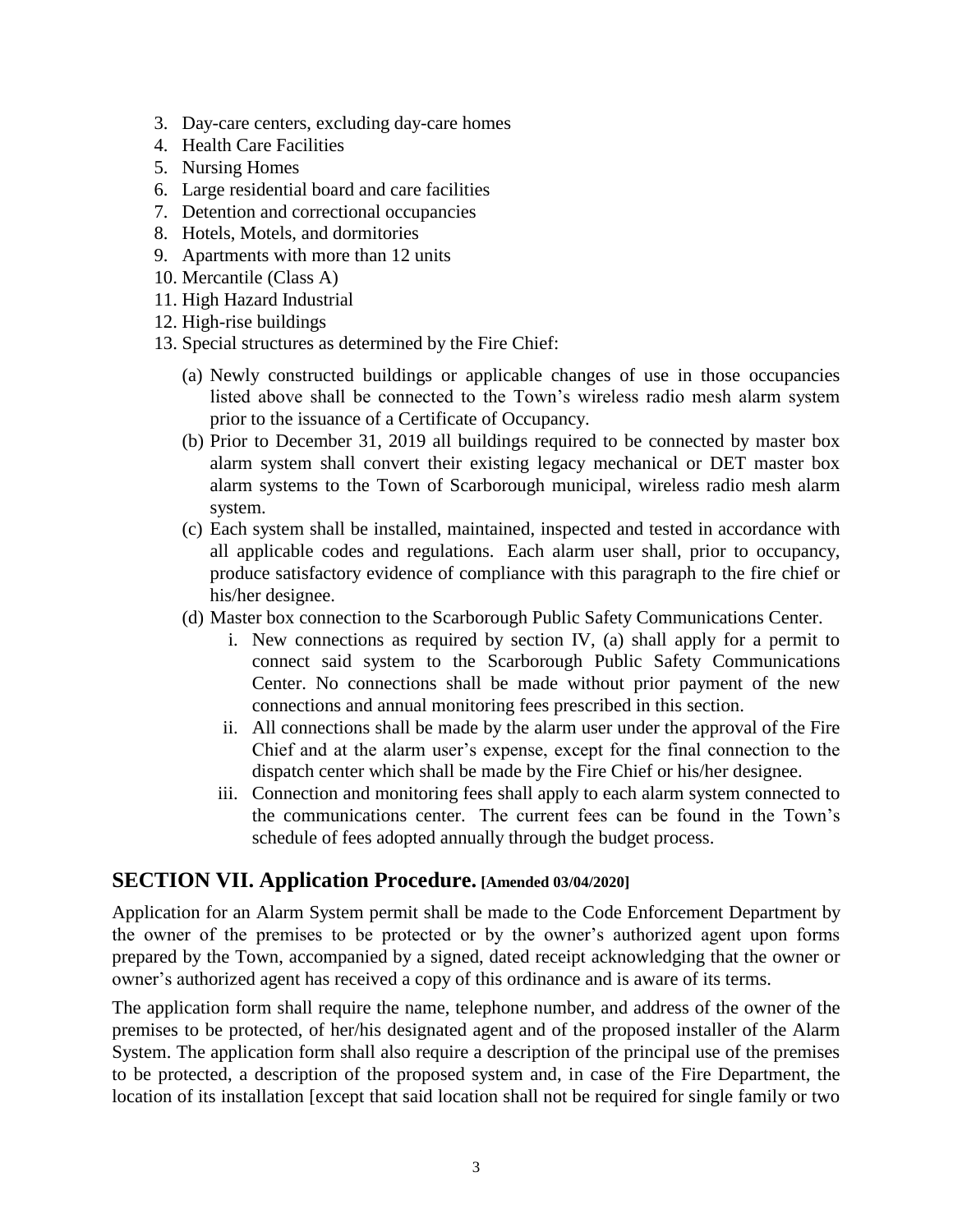family homes], and such other data as the Fire Chief may reasonably require in order to assure the use of appropriate equipment in responding to and combating a fire or other emergency. [Amended 11/01/17]

The Chief of the Appropriate Department shall issue a permit upon receipt of a fully completed application form.

## **SECTION VIII. Prohibited Systems.**

The only systems approved for direct connection to the Scarborough Communications Center are from the wireless municipal fire and burglar alarm system. Each alarm shall be reported individually, and no system shall be permitted which uses a constant signal for one type of alarm and a pulsating signal for another. [Amended 03/04/2020]

## <span id="page-5-0"></span>**SECTION IX. Alarm Response.**

The property owner or her/his designated agent, as kept on file at the Communications Center, shall respond to each alarm at the request of the Appropriate Department for the purpose of securing the premises. [Amended 11/01/17]

#### <span id="page-5-1"></span>**SECTION X. False Alarms.**

Any alarm system whose alarm system causes the transmittal of a non-emergency alarm more than three (3) times in any calendar year, after a 30-day start-up period for new installations, shall pay a fee as specified in the *Schedule of License, Permit and Application Fees* established by the Town Council, for each instance of a non-emergency alarm in excess of that number, upon demand by the Chief of the Appropriate Department. The Chief of the Appropriate Department shall give suitable written warning to any permit holder, or to her/his designated agent, whose alarm system sends a third non-emergency alarm in any calendar year. Non-emergency alarm means any alarm transmitted to the Center when there is no actual emergency or no other circumstances requiring response form the appropriate department; it shall include, but shall not be limited to, false alarms caused by malfunctioning equipment, accidental or negligent activation of the alarm, or improperly monitored equipment. In the event an alarm is activated as a result of a natural or unnatural event beyond the property owner's control (i.e. disruption of the electrical service due to storm, motor vehicle accident, and the like); no fee shall be imposed at the discretion of the Chief of the Appropriate Department. [Amended 11/01/17]

Not only does this apply to alarm systems which transmit directly to the Public Safety Communications Center but it shall include reports received by the Center from private alarm companies which monitor alarm systems installed within a private residence or business.

## **SECTION XI. System Inspections and Acceptance Testing. [Adopted 03/04/2020]**

- (a) The appropriate Chief may inspect or cause to be inspected any fire or burglar alarm system or any building connected thereby at all reasonable times to ensure compliance with the provisions of this ordinance.
- (b) At the time of annual monitoring fee payment, the property owner shall provide to the appropriate Chief evidence from a certified alarm testing or servicing company that the fire alarms servicing any building for which such alarms are required are in proper working order.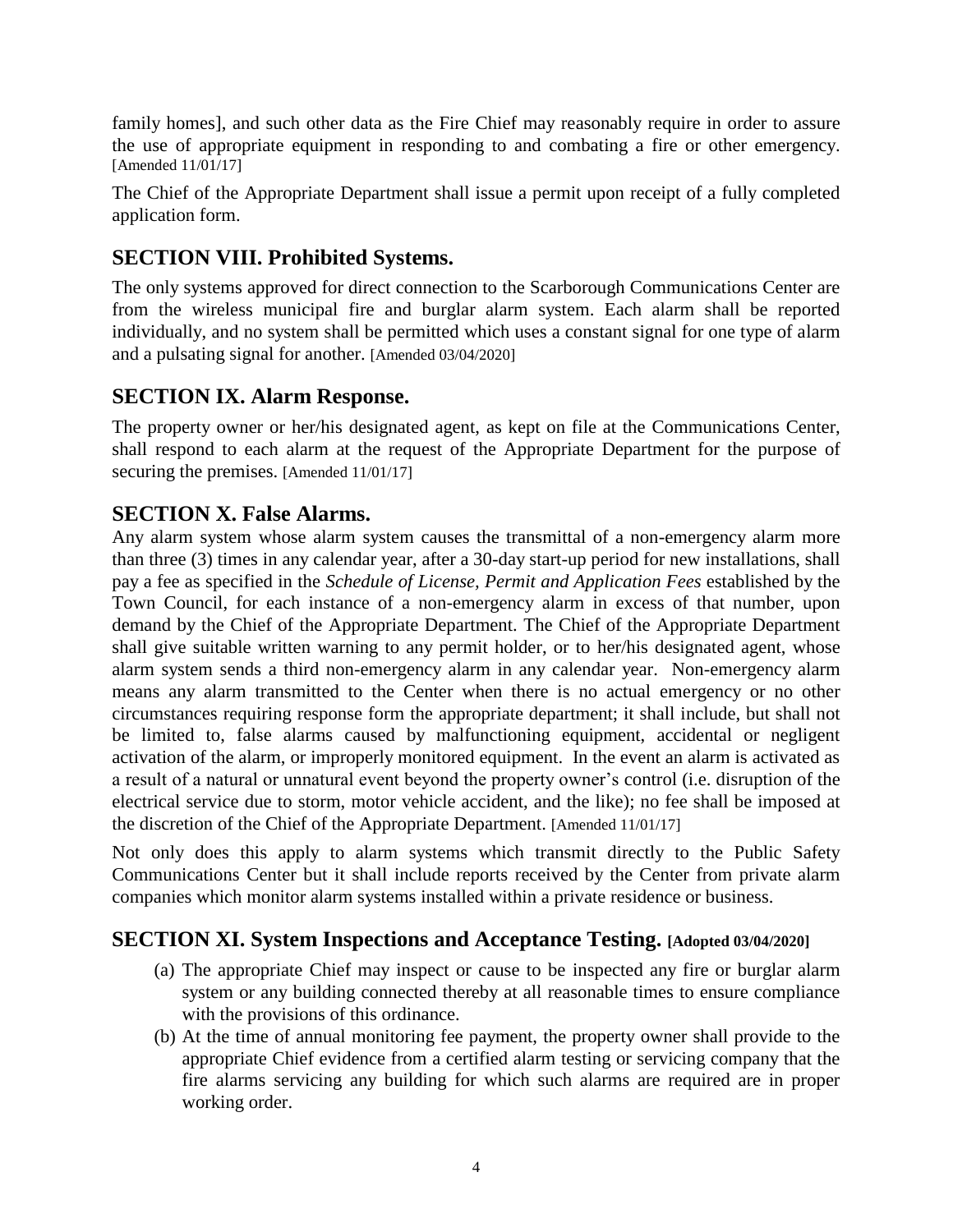- (c) Acceptance Tests.
	- i. The installer shall complete and submit to the Fire Department official a certification of completion that stated the system has been 100% tested and in compliance with the system specifications and manufacturers recommendations.
	- ii. The Fire Department or Code Enforcement Officer shall be contacted to witness a complete system test within (14) days of this certification. This test is to be conducted by the installer and/or representative of the owner. No test will take place less than 72 hours' notice.
	- iii. No system will be approved unless all requirements of these regulations have been met.
	- iv. No acceptance test will be conducted prior to installation of the finished floor and the completion of all construction work.
	- v. If the panel does not have a walk-test feature, the installer and /or representative shall have adequate personnel and communication equipment to initiate the device, silence the alarm, reset the panel and communicate back to the person initiating the alarms as to what zone was activated.
	- vi. No alarm system will be signed-off, approved or connected to the municipal alarm system until the names, home address and phone numbers of at least two individuals representing the building owner or designee are received by the appropriate department.

No alarm system will be signed-off, approved or connected to the municipal alarm system until the names, home address and phone numbers of at least two individuals representing the building owner or designee are received by the appropriate department.

## <span id="page-6-0"></span>**SECTION XII. Permit Revocation.**

The Chief of the Appropriate Department may revoke the permit for any Alarm System in the event that:

- (a) Payment of any penalty fee is not made within sixty (60) days after the due date therefore,
- (b) Any deficiency therein reported to the owner is not corrected within 48 hours, or such longer time as the Chief of the Appropriate Department may permit,
- (c) Such Alarm System causes the transmittal of more than 3 non-emergency alarms in any 24-hour period or more than 6 non-emergency alarms in any 7-day period or otherwise persistently interferes with the orderly operation of the Center,
- (d) Any data provided in the application form for such system is found to have been falsified willfully or through gross negligence of the applicant.
- (e) Such revocation shall not be effective until the Chief of the Appropriate Department has given the permit holder or her/his designated agent actual notice of the reason therefor and reasonable opportunity to justify the same. [Amended 11/01/17]

## <span id="page-6-1"></span>**SECTION XIII. Appeal.**

In the event of the refusal to issue or the revocation of any permit hereunder, the permit holder may appeal to the Town Manager within twelve (12) business days after actual notice of such decision is given to the permit holder or her/his designated agent. The Town Manager may